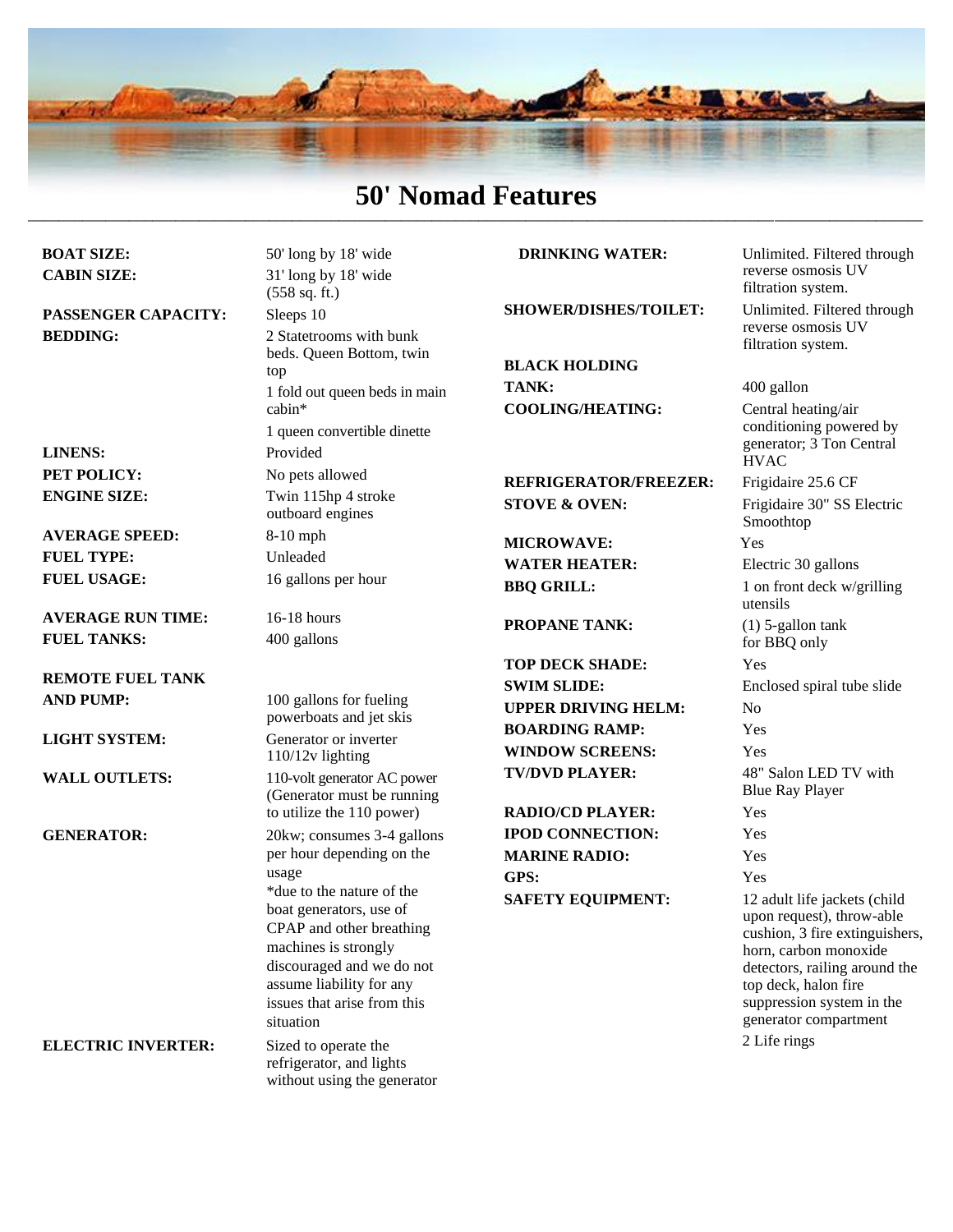### KITCHEN INVENTORY

| $\mathbf{1}$   | <b>Electric Coffee Maker</b>             | 6                                        | <b>Coffee Filters</b>                     |
|----------------|------------------------------------------|------------------------------------------|-------------------------------------------|
| 1              | Electric Coffee Grinder                  | 4                                        | Potholders                                |
| 1              | Electric Can Opener                      | 6                                        | Kitchen Trash Liners                      |
| 1              | <b>Blender</b>                           | 1                                        | <b>Box of Matches</b>                     |
| 1              | Toaster                                  | 1                                        | Paper Towel Roll                          |
| 12             | LP Tumblers                              | 4                                        | Disposable Wipes                          |
| 12             | LP Coffee Mugs                           | 4                                        | <b>Scrub Sponges</b>                      |
| 12             | <b>Dinner Plates</b>                     | 1                                        | Bottle of Dish Soap                       |
| 12             | Soup Bowls                               | 1                                        | Dishwashing Rack                          |
| 12             | <b>Dinner Forks</b>                      | $\mathbf 1$                              | <b>Bottle of Disinfectant Cleaner</b>     |
| 12             | <b>Salad Forks</b>                       | 4                                        | <b>Cleaning Rags</b>                      |
| 12             | Spoons                                   | $\overline{c}$                           | Ash Trays                                 |
| 12             | Soup Spoons                              | $\mathbf{2}$                             | Sink Stoppers (one metal, one rubber)     |
| 12             | <b>Butter Knives</b>                     | $\mathbf{1}$                             | <b>Bottle Holding Tank Chemical</b>       |
| 1              | 8 qt. Stock Pot                          | 1                                        | Mouse Trap Kit**                          |
| 1              | 5.5 qt. Sauté Pan                        | 1                                        | <b>Fly Swatter</b>                        |
| 2              | 10" Skillets                             | 1                                        | <b>Pump Out Fitting</b>                   |
| 2              | 3 qt. Saucepan                           |                                          |                                           |
| 1              | 1.5 qt. Saucepan                         |                                          |                                           |
| 1              | Colander                                 |                                          |                                           |
| 1              | Pancake Griddle                          |                                          |                                           |
| 1              | Oven Griddle                             |                                          |                                           |
| 1              | Cake Pan $(9x13)$                        | **Mouse Trap Kit contains a ziplock bag, |                                           |
| $\mathbf 1$    | Mixing Bowl Set (sm, med, lg)            |                                          | disposable gloves, and 2 mouse traps.     |
| 1              | <b>Cutting Board</b>                     |                                          |                                           |
| 1              | Knife Block                              |                                          | <b>BATHROOM INVENTORY</b>                 |
| $\overline{c}$ | Spatulas                                 | $\mathbf{1}$                             | <b>Toilet Brush</b>                       |
| 2              | <b>Serving Spoons</b>                    | 1                                        | Plunger                                   |
| 1              | <b>Slotted Spoon</b>                     | 1                                        | <b>Trash Can</b>                          |
| 1              | Ladle                                    | 6                                        | <b>Trash Can Liners</b>                   |
| 1              | Pasta Spoon                              | $\overline{4}$                           | <b>Sanitary Bags</b>                      |
| 1              | Grater                                   | 4                                        | <b>Toilet Paper Rolls</b>                 |
| 1              | Whisk                                    | 6                                        | Each: Mini Shampoo, Mini Conditioner,     |
| 1              | Potato Masher                            |                                          | Mini Bath Gel, Mini Lotion, Hand Bar Soap |
| 1              | Peeler                                   |                                          |                                           |
| 1              | Ice Pick                                 | <b>LINENS INVENTORY</b>                  |                                           |
| 1              | Wine Opener                              | 10                                       | <b>Bath Towels</b>                        |
| 1              | Manual Can Opener                        | 10                                       | <b>Hand Towels</b>                        |
| 1              | Measuring Cup Set                        | 10                                       | <b>Wash Cloths</b>                        |
| 1              | <b>Measuring Spoon Set</b>               | $\overline{2}$                           | <b>Bathmats</b>                           |
| 1              | <b>Gallon Plastic Pitcher</b>            | 6                                        | <b>Blankets</b>                           |
| 1              | Percolator                               | 6                                        | <b>Fitted Sheets</b>                      |
| 2              | Ice Trays                                | 6                                        | <b>Flat Sheets</b>                        |
| $\mathbf 1$    | Grill Utensil set (Spatula, Fork, Tongs) | 12                                       | Pillows with Cases                        |
|                |                                          |                                          |                                           |

# \*\*SUBJECT TO CHANGE\*\*